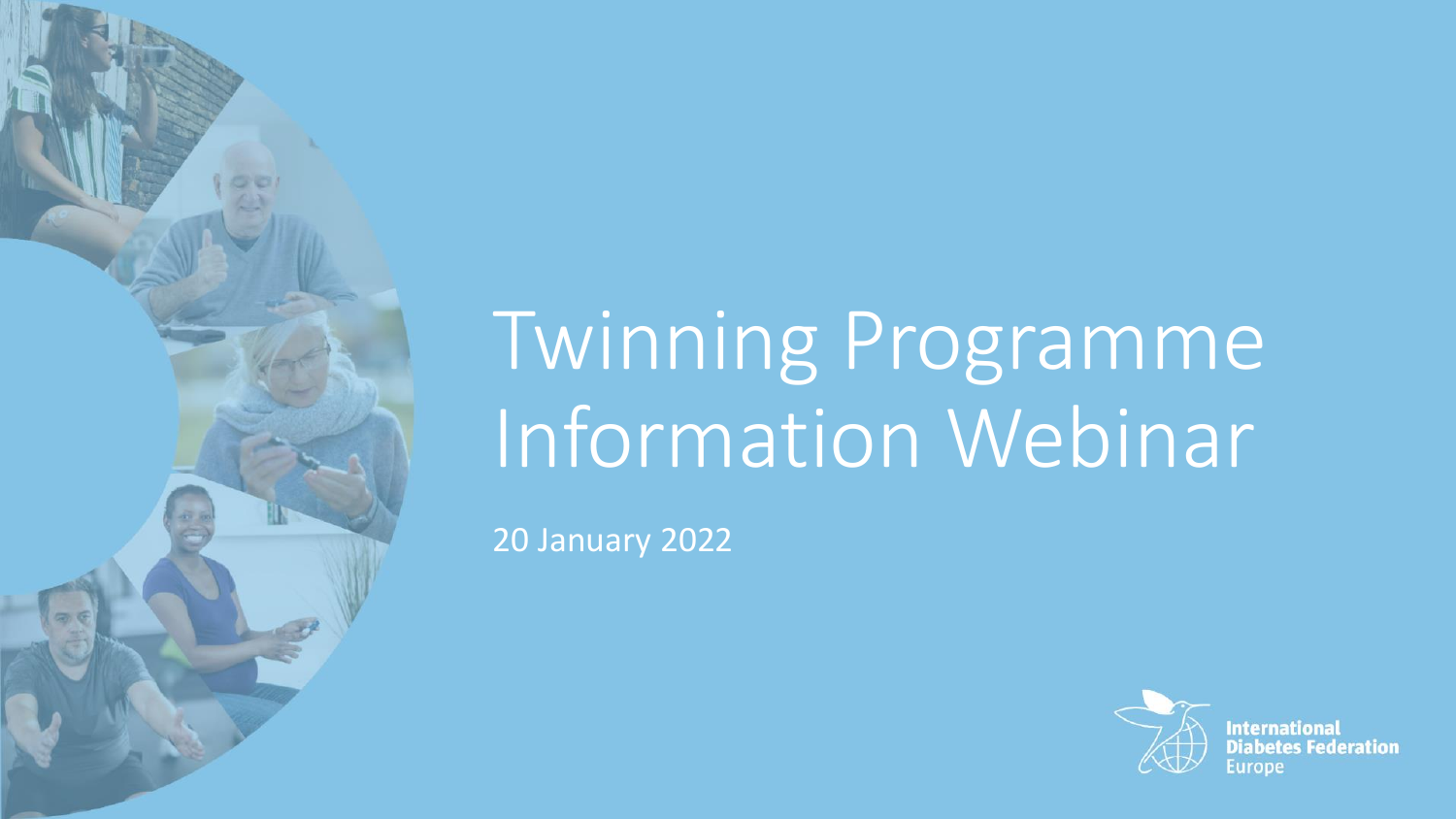IDF Europe's 2022 work to strengthen member associations and the diabetes community

### Twinning Programme

Facilitation of a knowledge exchange programme tailored to the specific needs of our member associations

## Workshops, webinars and supporting material

Development of specific workshops, webinars, tools and other material in key areas of interest for our member associations

### Expert groups

Creation of groups of experts for ad-hoc and indepth expertise support to our member associations in their specific areas of interest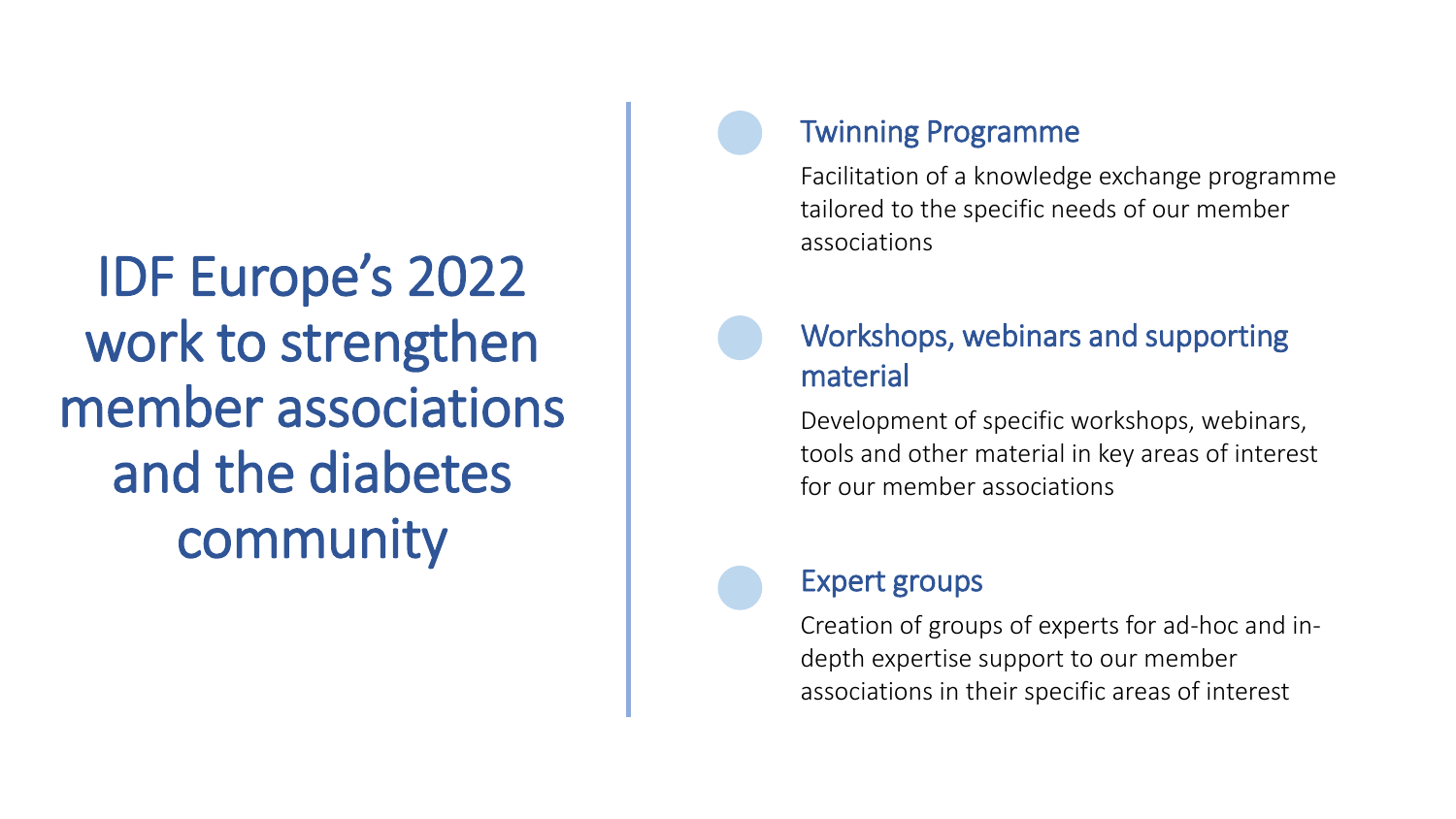# The Centenary of Insulin Twinning Programme

The project aims to strengthen the capacity of our Member Associations (MAs), with a view to elevating the voice of people living with diabetes across Europe. This will be done in two areas:

- MAs' operations (e.g., fundraising, succession planning, strategic development etc.)
- MAs' key areas of activities (education, awareness-raising, advocacy etc.)

A secondary objective is to strengthen bonds within the diabetes community, nurture and expand the network of diabetes advocates.

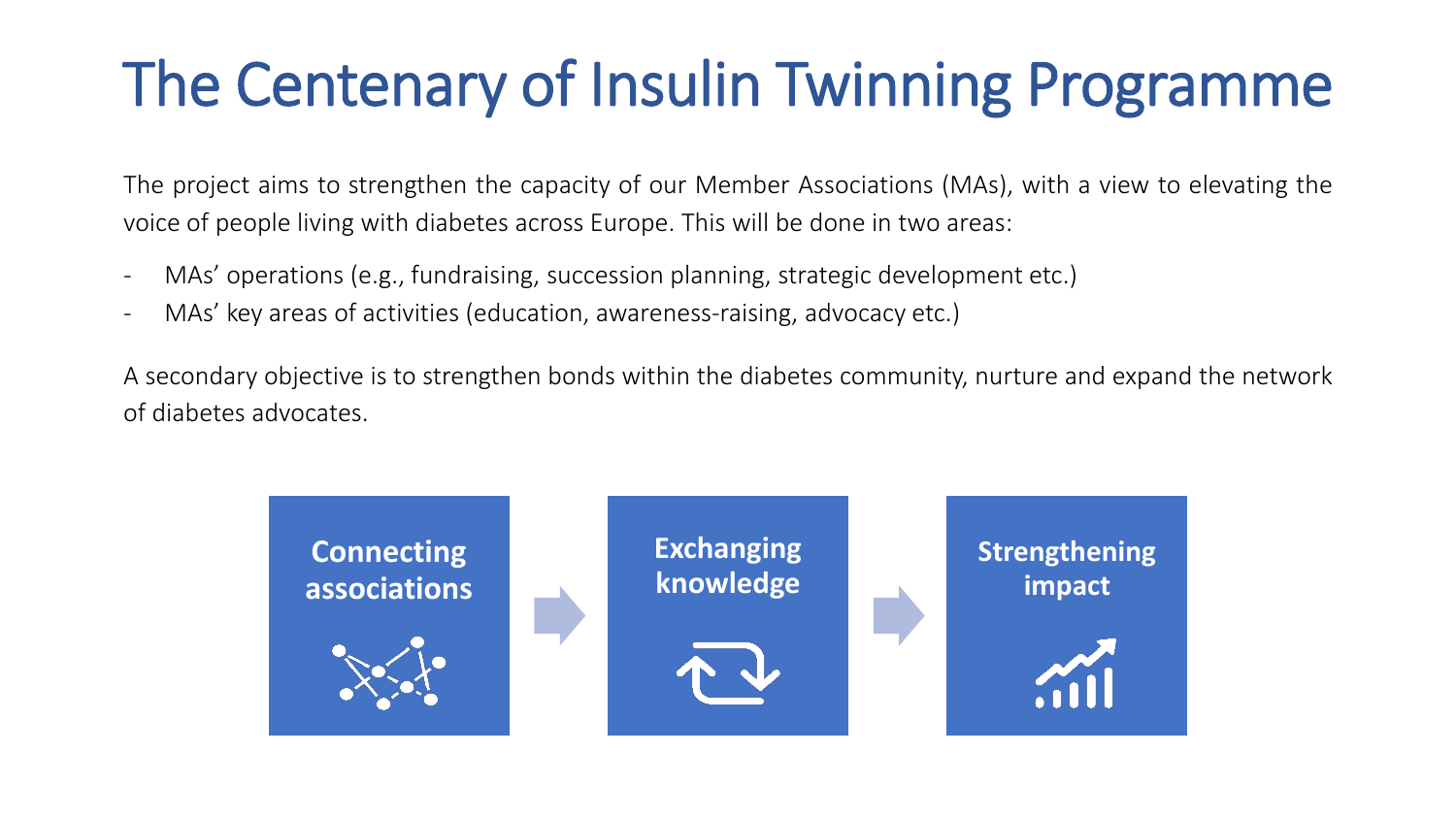# What does Twinning look like?

Matching options:

- 1. Apply to be matched with a specific association
- 2. Apply to be matched by IDF Europe with the association that best fits your competences and needs



- Format
- Topic
- Duration

The role of IDF Europe:

- Overall support and facilitation
- Financial support
- Organizational help

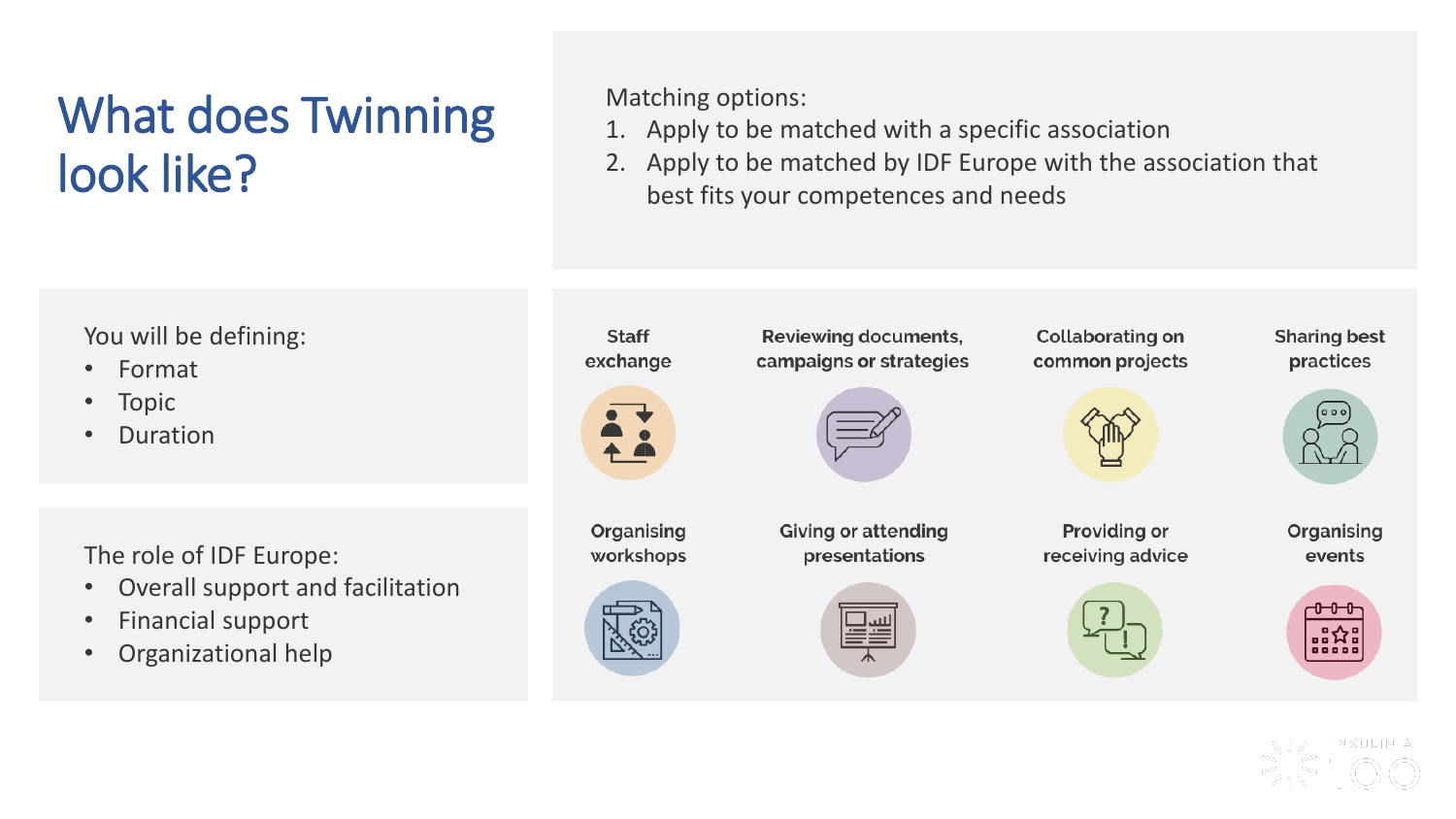# The 5 steps of the Twinning Programme



#### **Mapping**

Fill in the survey on your association's competences and needs



#### **Matching**

Check out the results of the mapping phase and apply for a match



#### Consultation

Discuss the format, topic and duration of the programme with IDF Europe and associations of interest to you.



#### Agreement

Conclude an agreement with one or more matching associations



#### **Programme implementation**

Twin up! CONNECT, GIVE and RECEIVE support!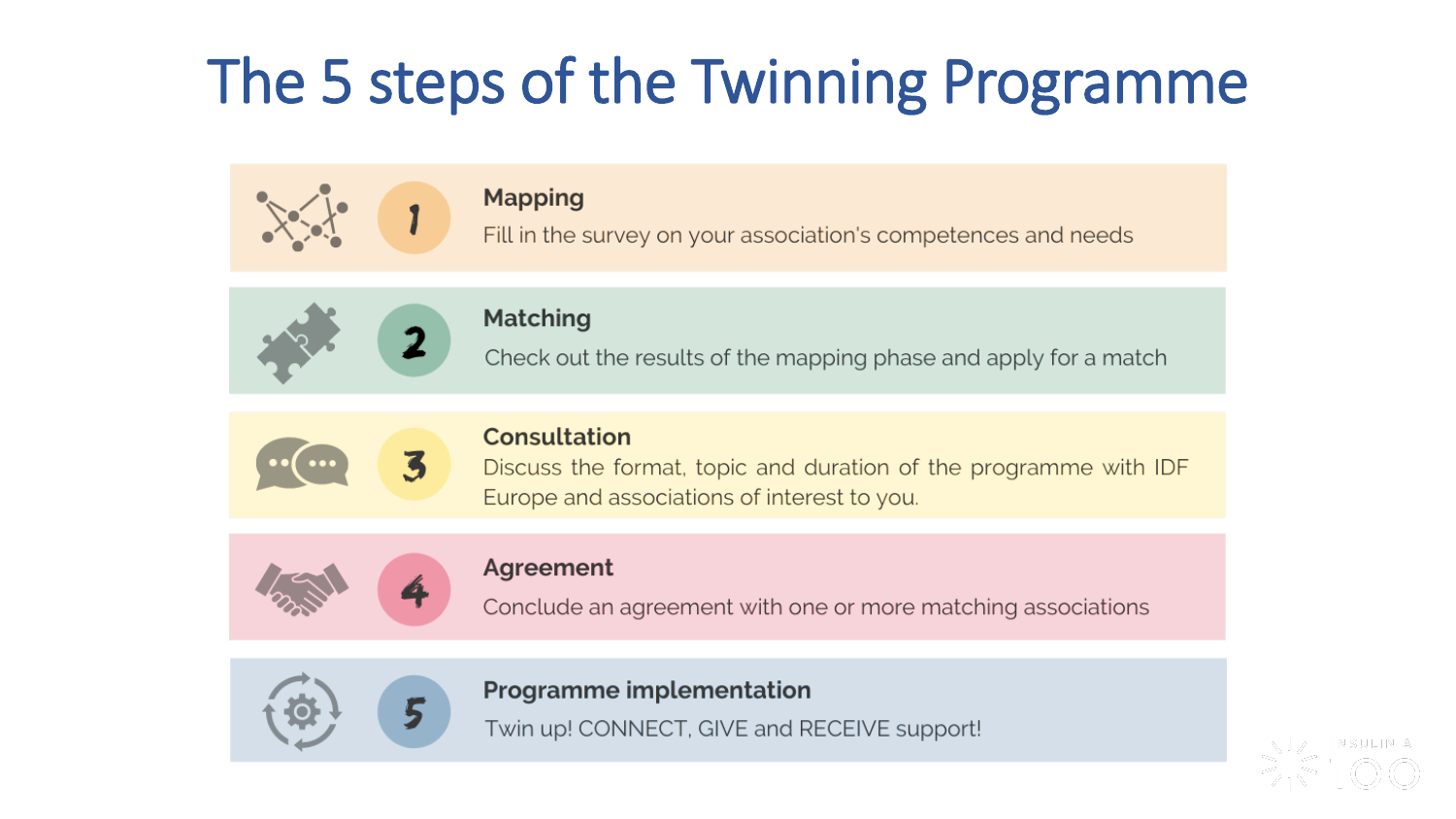# Twinning Programme Timeline

#### Information webinar

Learn more about the Twinning Programme and ask your questions

#### Mapping survey results

On this date we will share the results of the mapping survey for you to find your matching association

Follow up

IDF Europe will contact you to start the matching consultation and set up your Twinning Programme

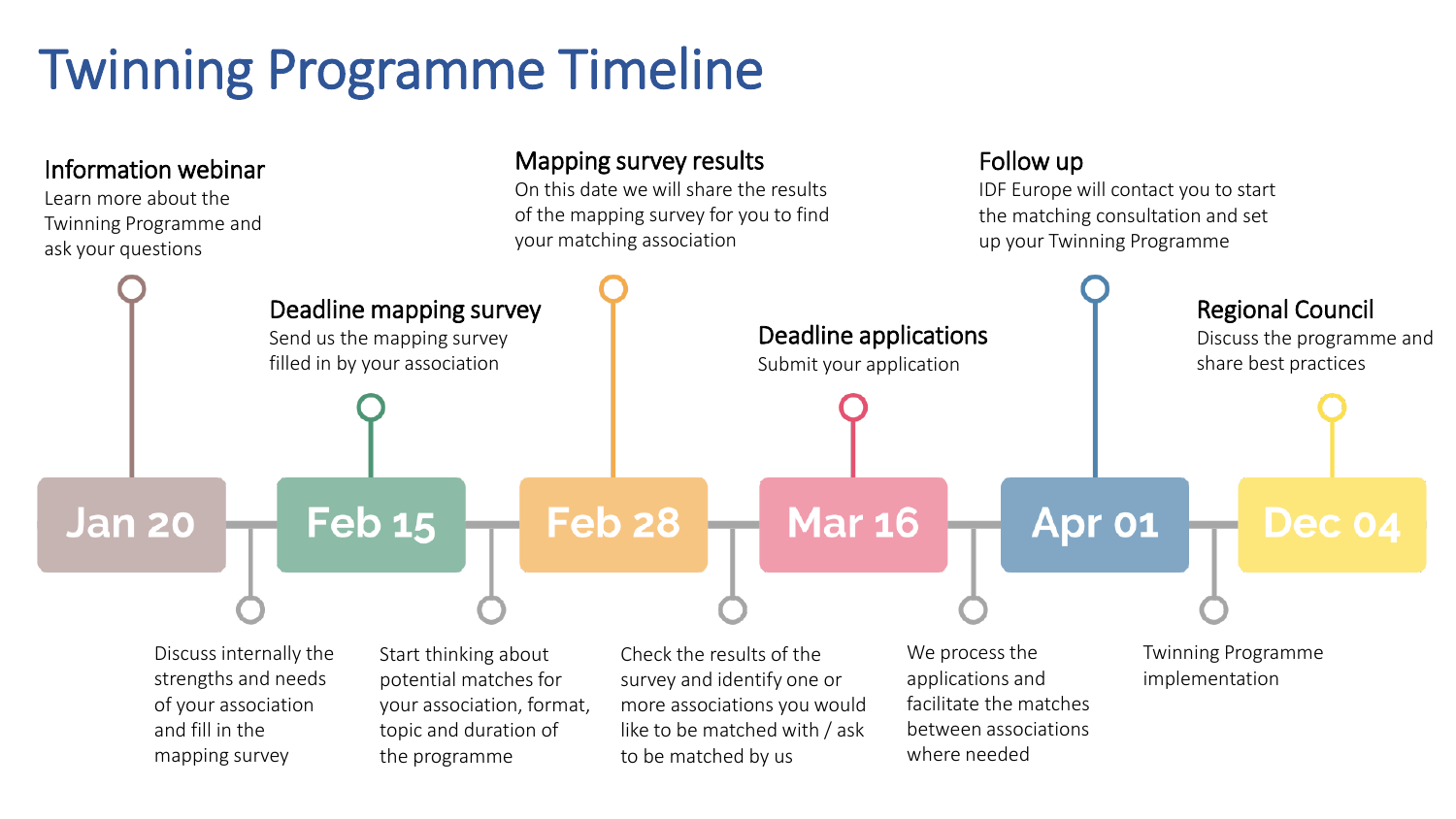#### Mapping Survey **Feb 15**  $\bullet$

The aim of this survey is to map our associations' strengths and needs to create an overview of the expertise that could be exchanged and the gaps that need to be filled.

#### What do you need to do at this stage?

- Discuss internally the strengths areas about which your association would like to share expertise/knowledge
- Discuss internally the needs areas where your association would like to improve knowledge/develop expertise
- Fill in the survey on behalf of your association before February 15
- After sending the survey, start thinking about potential matches, format, topic, and duration of the exchange

| <b>STRENGTHS</b>                    | <b>NEEDS</b> |
|-------------------------------------|--------------|
| Diabetes prevention                 |              |
| Diabetes management and care        |              |
| Access to medicines/technologies    |              |
| Healthcare re-organisation          |              |
| <b>Patient empowerment</b>          |              |
| Membership development              |              |
| <b>Association management</b>       |              |
| Income source and fundraising       |              |
| Policy, advocacy and communications |              |
| <b>Others</b>                       |              |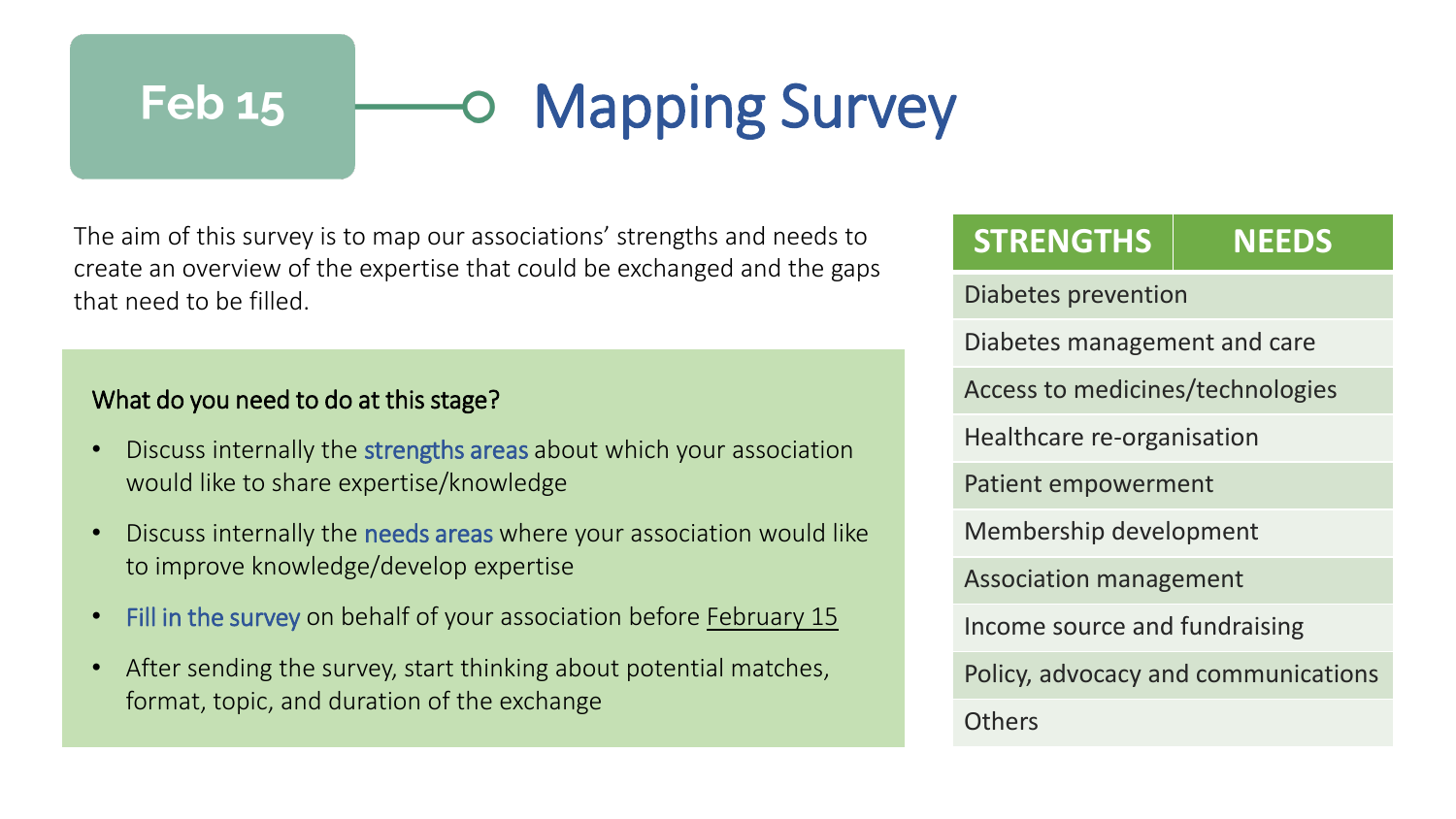### Survey Results **Feb 28**

On February 28, we will share the results of the mapping survey for our associations to learn about what kind of expertise could be shared with them and what are the areas others need support in.

#### What do you need to do at this stage?

- Check the results of the mapping survey, and try to identify one or more associations that can offer the type of support your association needs
- Check the results of the mapping survey, and try to identify one or more associations that need the type of expertise your association has
- The association you would like to help and the association you would like to receive help from can, but do not necessarily have to, be the same

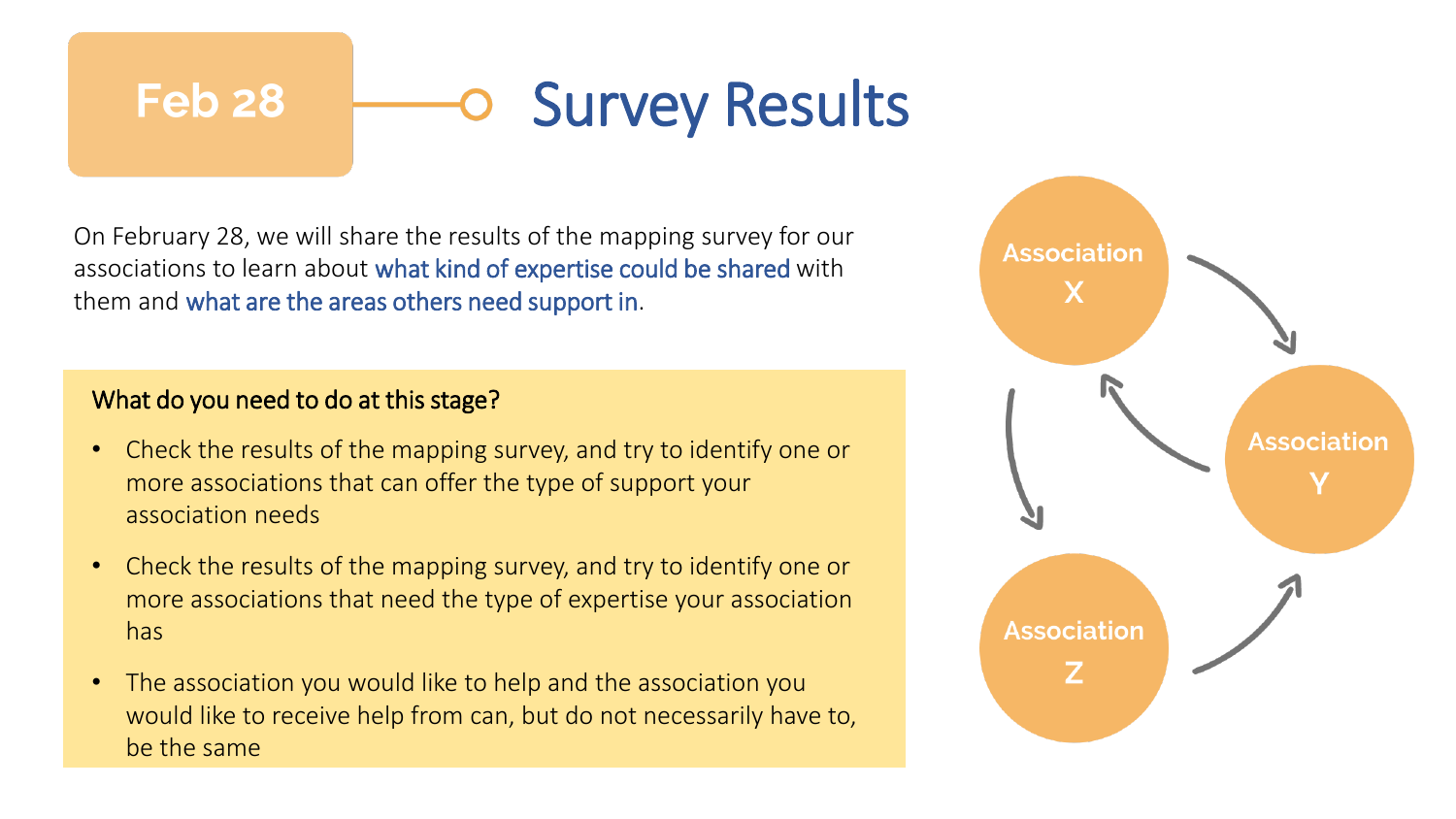## **Applications Mar 16**

March 16 is the deadline for submitting your application to participate in the Twinning Programme. The application form will be shared together with the results of the mapping survey.

#### What do you need to do at this stage?

To apply to the programme and to start the matching process with one or more associations, you have two options:

- A. Apply by expressing your preferences for one or more associations you would like to be matched with. In the form, we will ask you to specify which association(s) you would like to receive support from, and which association(s) you would like to support.
- B. If you are not sure which associations you would like to be matched with, apply by asking to be matched by IDF Europe with the association that best fits your competences and needs

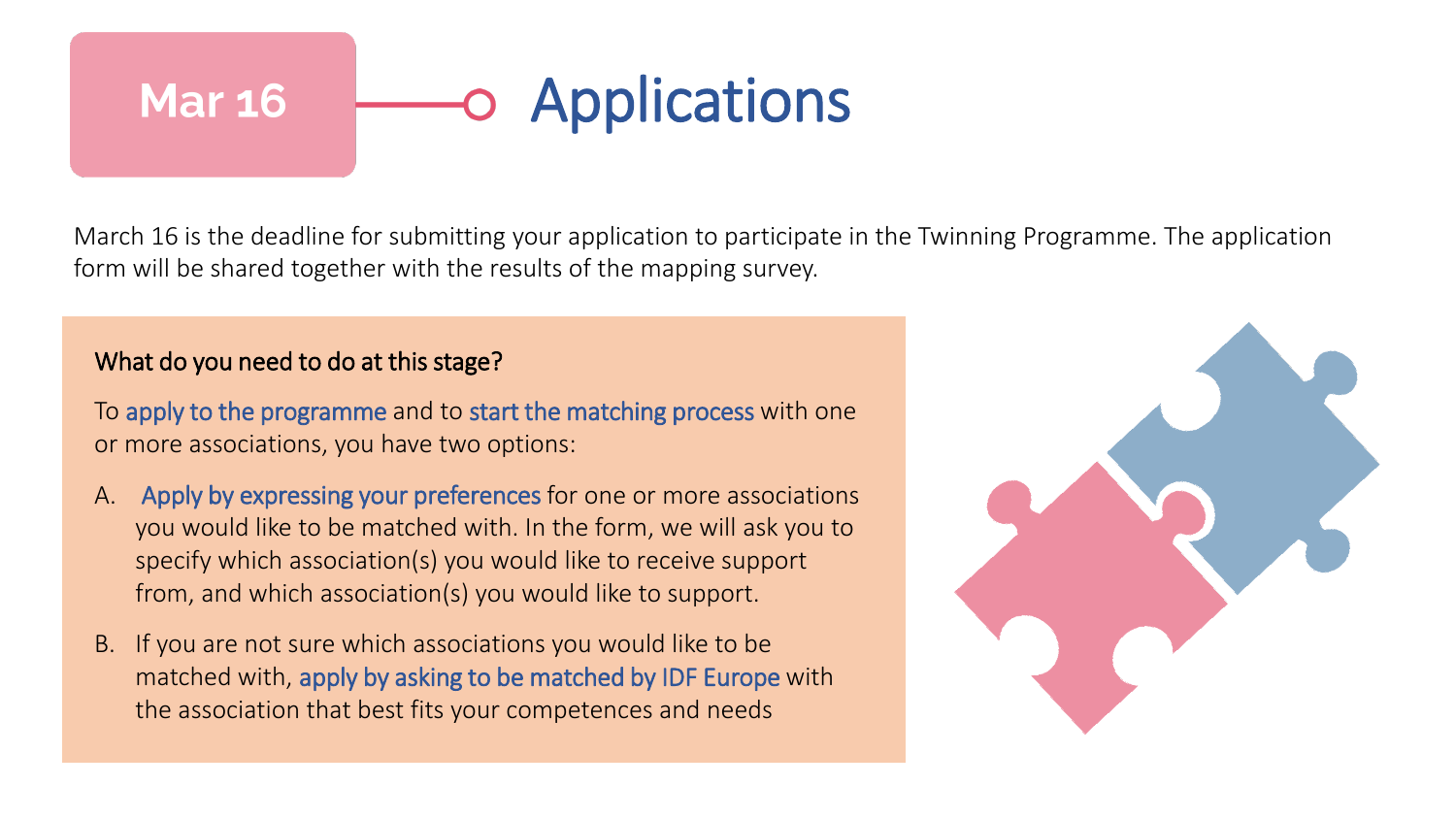# Follow up Apr 01

Before April 1, we will process your applications and we will follow up to set up the consultations between matching associations which will lead to the agreements on the format, topic, and duration of the Twinning Programme

#### What do you need to do at this stage?

- Identify who will be representing your association during the consultations
- Think about what is important and feasible for your association in terms of format, topic, and duration of the Twinning Programme
- Think about the type of support that you would like to receive from IDF Europe during the exchange

Get ready to CONNECT RECEIVE and GIVE support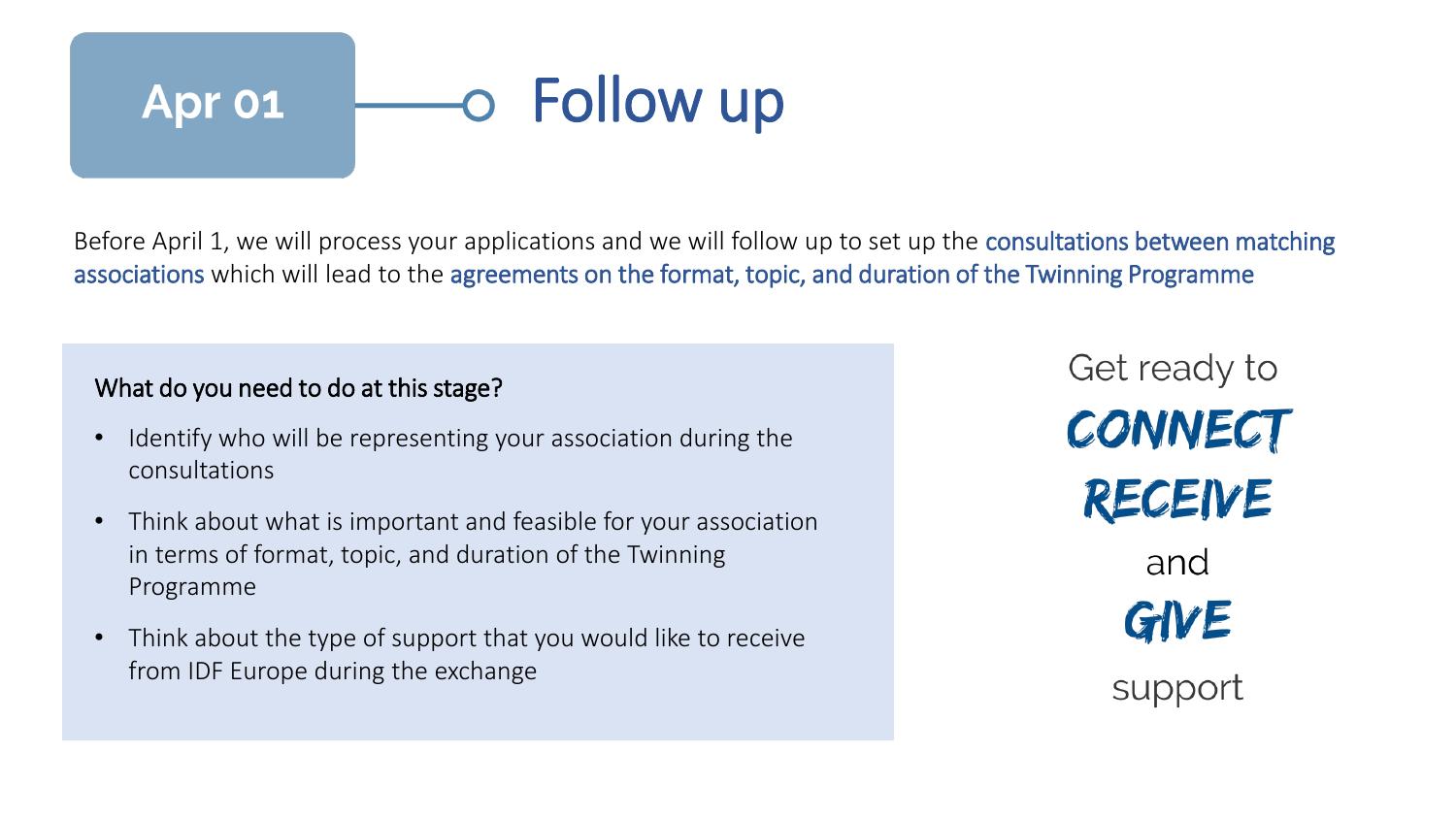### Regional Council Dec 04

The Regional Council on December 4 will be an opportunity for the associations participating in the Twinning Programme to **share** their **experiences** and to present **best practices**. On this occasion, we would love to hear your feedback about the programme and learn what you have achieved.

#### What do you need to do at this stage?

- Let us know if you would like to participate
- Keep track of your experiences during the Twinning Programme to provide us with feedback

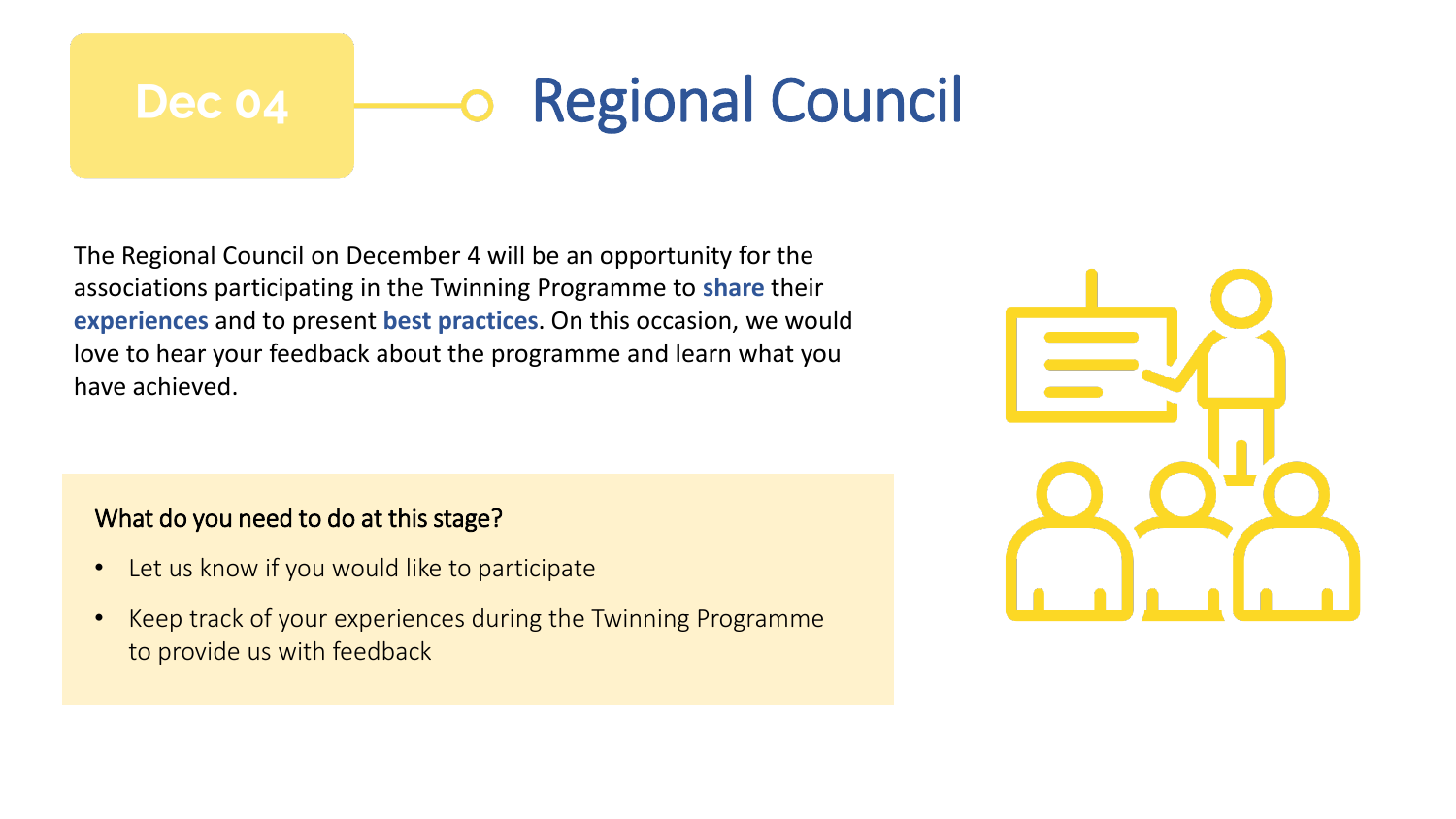



# Q&A More information

You can stay up to date with the phases of the Twinning Programme and find more information on our dedicated website:

Centenary of Insulin – IDF Europe/IDF Europe activities

WWW.INSULIN100.EU